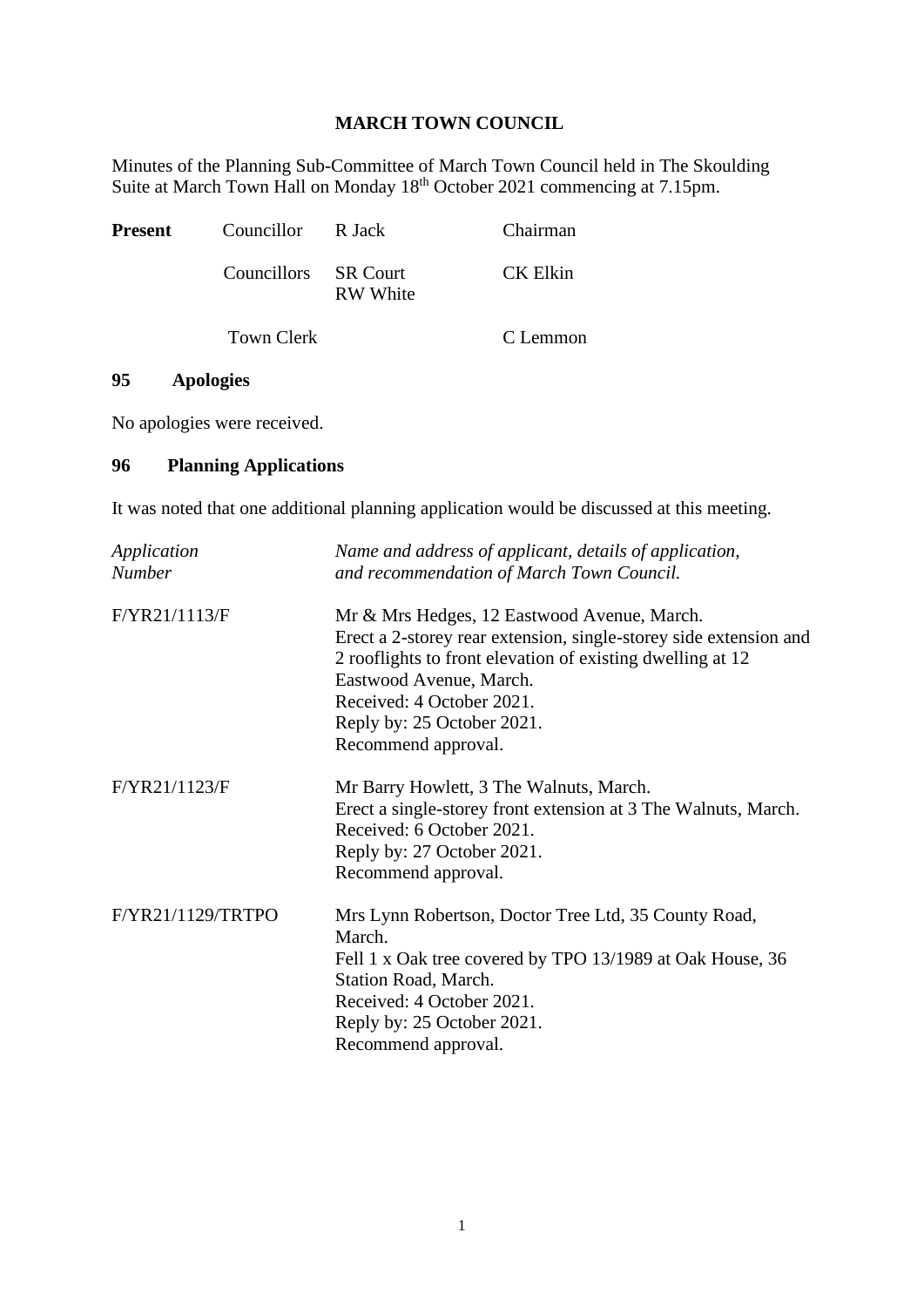| F/YR21/1133/F     | Mr & Mrs Plitsh, 16 Percheron Drive, March.<br>Erect rear and side single-storey extensions and bay to front<br>elevation of existing dwelling involving demolition of garage at<br>16 Percheron Drive, March.<br>Received: 4 October 2021.<br>Reply by: 25 October 2021.<br>Recommend approval.                                                                                                                                     |
|-------------------|--------------------------------------------------------------------------------------------------------------------------------------------------------------------------------------------------------------------------------------------------------------------------------------------------------------------------------------------------------------------------------------------------------------------------------------|
| F/YR21/1143/F     | Mr DJ Bracciolle, 6A Jobs Lane, March.<br>Erect a timber shed in rear garden of existing dwelling at 6A<br>Jobs Lane, March.<br>Received: 11 Octobr 2021.<br>Reply by: 1 November 2021.<br>Recommend approval.                                                                                                                                                                                                                       |
| F/YR21/1145/F     | Mr R Webb, 12 Whittlesey Road, March.<br>Erect a single-storey 1-bed dwelling at Land South West of<br>137-141 West End, March.<br>Received: 8 October 2021.<br>Reply by: 29 October 2021.<br>Recommend approval.                                                                                                                                                                                                                    |
| F/YR21/1148/F     | Mr & Mrs C Grey, 137 Upwell Road, March.<br>Formation of a new access to existing dwelling at Linden Lea,<br>137 Upwell Road, March.<br>Received: 6 October 2021.<br>Reply by: 27 October 2021.<br>Recommend approval.                                                                                                                                                                                                               |
| F/YR21/1155/FDC   | Mr Garry Edwards, Fenland District Council, Fenland Hall,<br>County Road, March.<br>Variation of Condition 1 (temporary permission) of planning<br>permission F/YR16/0817/FDC (Change of use of land to<br>temporary carpark [renewal of planning permission<br>F/YR13/0580/FDC]) to continue use as carpark at Car Park,<br>Darthill Road, March.<br>Received:12 October 2021.<br>Reply by: 2 November 2021.<br>Recommend approval. |
| F/YR21/1158/TRTPO | Barbara Bright, Nirvana, 1 St Wendredas Drive, March.<br>Fell 6 x Lime trees covered by TPO M/2/465/17 at Nirvana, 1<br>St Wendredas Drive, March.<br>Received: 7 October 2021.<br>Reply by: 28 October 2021.<br>Recommend approval.                                                                                                                                                                                                 |